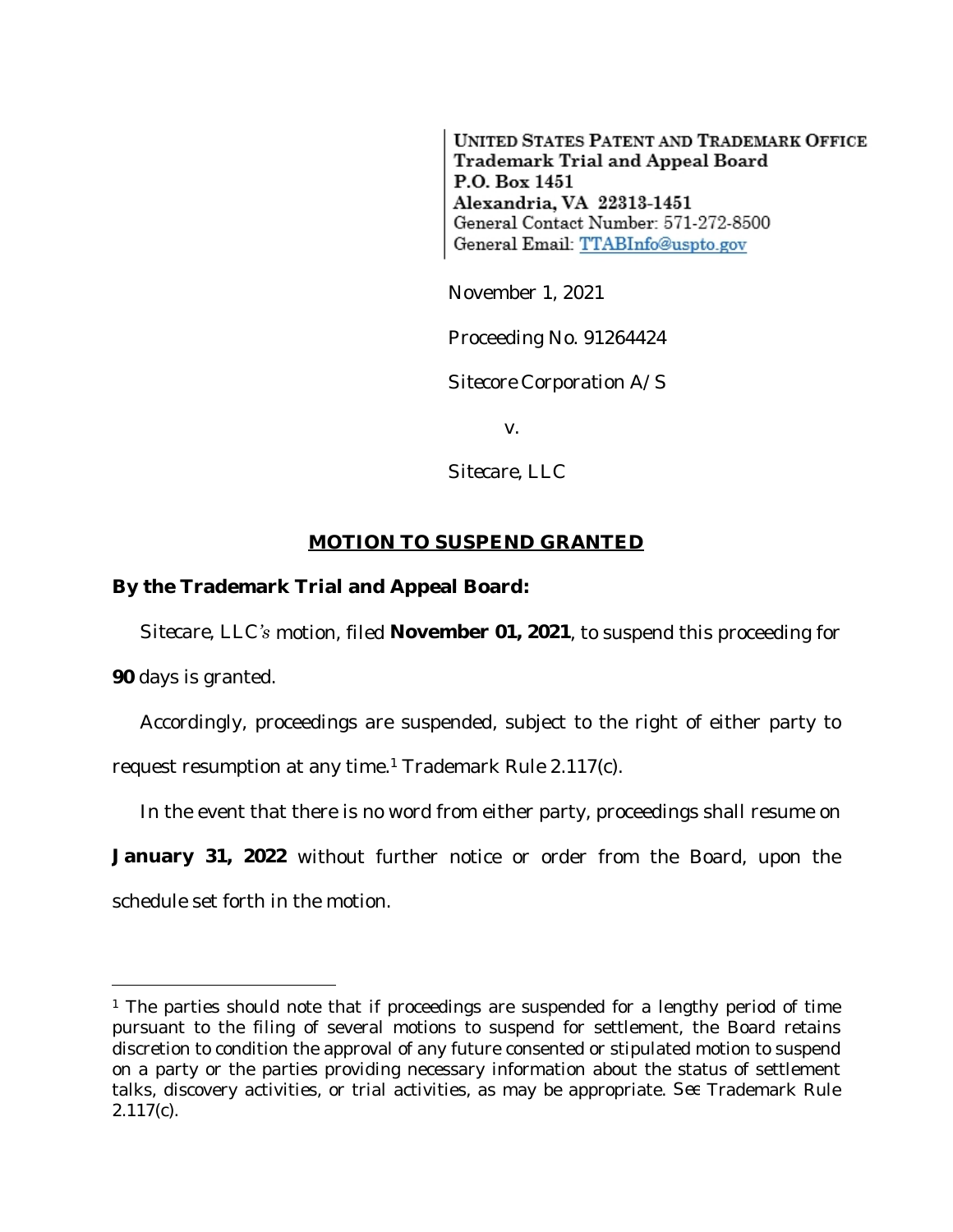Proceeding No. 91264424

During the suspension period, the parties shall notify the Board of any change of address or email address for either the parties or their counsel. *See* Trademark Rule  $2.18(b)(1)$ . In addition, the parties are to promptly inform the Board of any other related cases, even if they become aware of such cases during the suspension period. Upon resumption, if appropriate, the Board may consolidate related Board cases.

Generally, the Federal Rules of Evidence apply to Board trials. Trial testimony is taken and introduced out of the presence of the Board during the assigned testimony periods. The parties may stipulate to a wide variety of matters, and many requirements relevant to the trial phase of Board proceedings are set forth in Trademark Rules 2.121 through 2.125. These include pretrial disclosures, the manner and timing of taking testimony, matters in evidence, and the procedures for submitting and serving testimony and other evidence, including affidavits, declarations, deposition transcripts, and stipulated evidence. Trial briefs shall be submitted in accordance with Trademark Rules 2.128(a) and (b). Oral argument at final hearing will be scheduled only upon the timely submission of a separate notice as allowed by Trademark Rule 2.129(a).

## **TIPS FOR FILING EVIDENCE, TESTIMONY, OR LARGE DOCUMENTS**

The Board requires each submission to meet the following criteria before it will be considered: 1) pages must be legible and easily read on a computer screen; 2) page orientation should be determined by its ease of viewing relevant text or evidence, for example, there should be no sideways or upside-down pages; 3) pages must appear in their proper order; 4) depositions and exhibits must be clearly